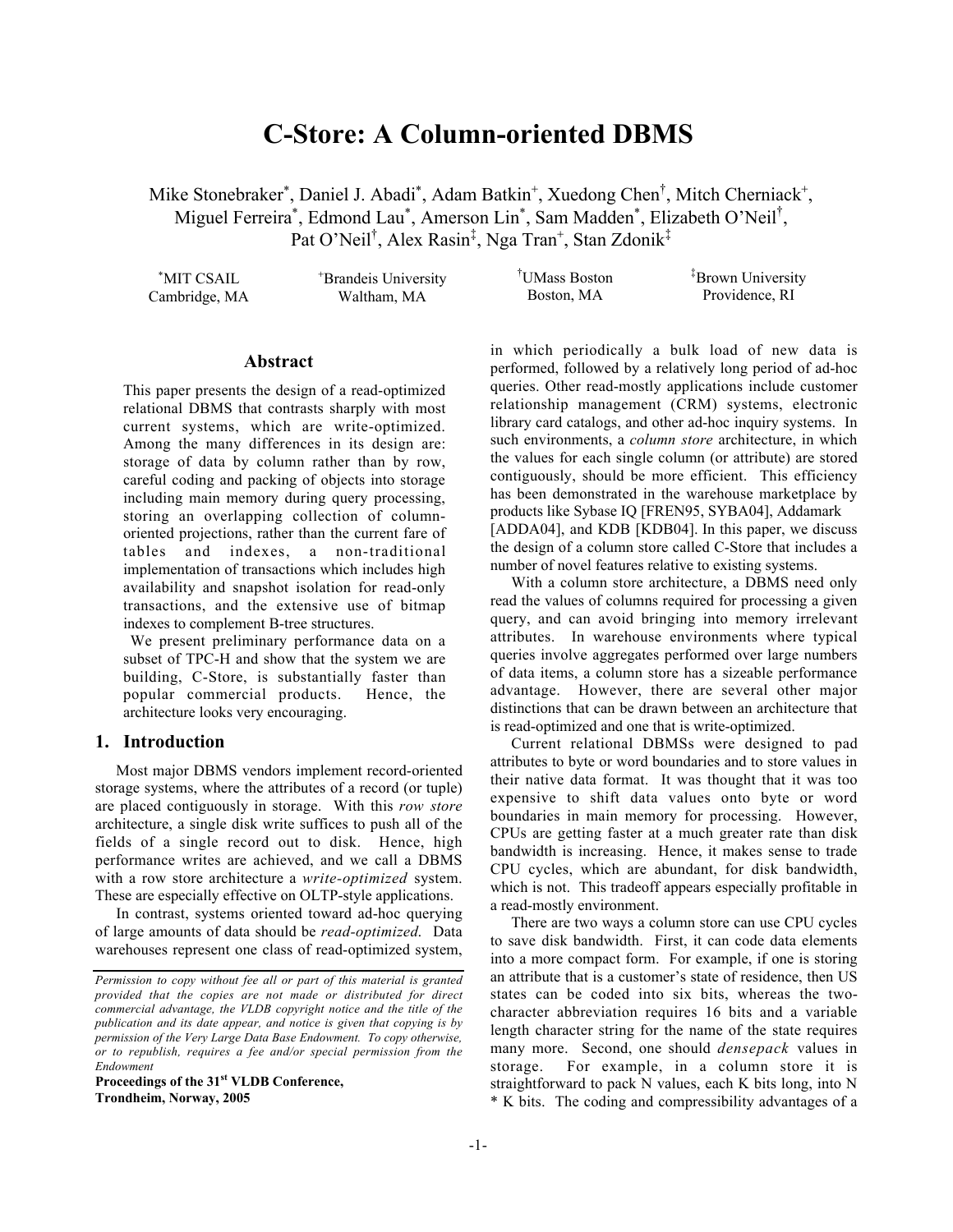column store over a row store have been previously pointed out in [FREN95]. Of course, it is also desirable to have the DBMS query executor operate on the compressed representation whenever possible to avoid the cost of decompression, at least until values need to be presented to an application.

Commercial relational DBMSs store complete tuples of tabular data along with auxiliary B-tree indexes on attributes in the table. Such indexes can be *primary*, whereby the rows of the table are stored in as close to sorted order on the specified attribute as possible, or *secondary*, in which case no attempt is made to keep the underlying records in order on the indexed attribute. Such indexes are effective in an OLTP write-optimized environment but do not perform well in a read-optimized world. In the latter case, other data structures are advantageous, including bit map indexes [ONEI97], cross table indexes [ORAC04], and materialized views [CERI91]. In a read-optimized DBMS one can explore storing data using only these read-optimized structures, and not support write-optimized ones at all.

Hence, C-Store physically stores a collection of columns, each sorted on some attribute(s). Groups of columns sorted on the same attribute are referred to as "projections"; the same column may exist in multiple projections, possibly sorted on a different attribute in each. We expect that our aggressive compression techniques will allow us to support many column sort-orders without an explosion in space. The existence of multiple sortorders opens opportunities for optimization.

Clearly, collections of off-the-shelf "blade" or "grid" computers will be the cheapest hardware architecture for computing and storage intensive applications such as DBMSs [DEWI92]. Hence, any new DBMS architecture should assume a grid environment in which there are G nodes (computers), each with private disk and private memory. We propose to horizontally partition data across the disks of the various nodes in a "shared nothing" architecture [STON86]. Grid computers in the near future may have tens to hundreds of nodes, and any new system should be architected for grids of this size. Of course, the nodes of a grid computer may be physically co-located or divided into clusters of co-located nodes. Since database administrators are hard pressed to optimize a grid environment, it is essential to allocate data structures to grid nodes automatically. In addition, intra-query parallelism is facilitated by horizontal partitioning of stored data structures, and we follow the lead of Gamma [DEWI90] in implementing this construct.

Many warehouse systems (e.g. Walmart [WEST00]) maintain two copies of their data because the cost of recovery via DBMS log processing on a very large (terabyte) data set is prohibitive. This option is rendered increasingly attractive by the declining cost per byte of disks. A grid environment allows one to store such replicas on different processing nodes, thereby supporting a Tandem-style highly-available system [TAND89].

However, there is no requirement that one store multiple copies in the exact same way. C-Store allows redundant objects to be stored in different sort orders providing higher retrieval performance in addition to high availability. In general, storing overlapping projections further improves performance, as long as redundancy is crafted so that all data can be accessed even if one of the G sites fails. We call a system that tolerates K failures *Ksafe*. C-Store will be configurable to support a range of values of K.

It is clearly essential to perform transactional updates, even in a read-mostly environment. Warehouses have a need to perform on-line updates to correct errors. As well, there is an increasing push toward real-time warehouses, where the delay to data visibility shrinks toward zero. The ultimate desire is on-line update to data warehouses. Obviously, in read-mostly worlds like CRM, one needs to perform general on-line updates.

There is a tension between providing updates and optimizing data structures for reading. For example, in KDB and Addamark, columns of data are maintained in entry sequence order. This allows efficient insertion of new data items, either in batch or transactionally, at the end of the column. However, the cost is a less-thanoptimal retrieval structure, because most query workloads will run faster with the data in some other order. However, storing columns in non-entry sequence will make insertions very difficult and expensive.

C-Store approaches this dilemma from a fresh perspective. Specifically, we combine in a single piece of system software, both a read-optimized column store and an update/insert-oriented writeable store, connected by a *tuple mover***,** as noted in Figure 1**.** At the top level, there is a small Writeable Store (WS) component, which is architected to support high performance inserts and updates. There is also a much larger component called the Read-optimized Store (RS), which is capable of supporting very large amounts of information. RS, as the name implies, is optimized for read and supports only a very restricted form of insert, namely the batch movement of records from WS to RS, a task that is performed by the tuple mover of Figure 1.



**Figure 1. Architecture of C-Store**

Of course, queries must access data in both storage systems. Inserts are sent to WS, while deletes must be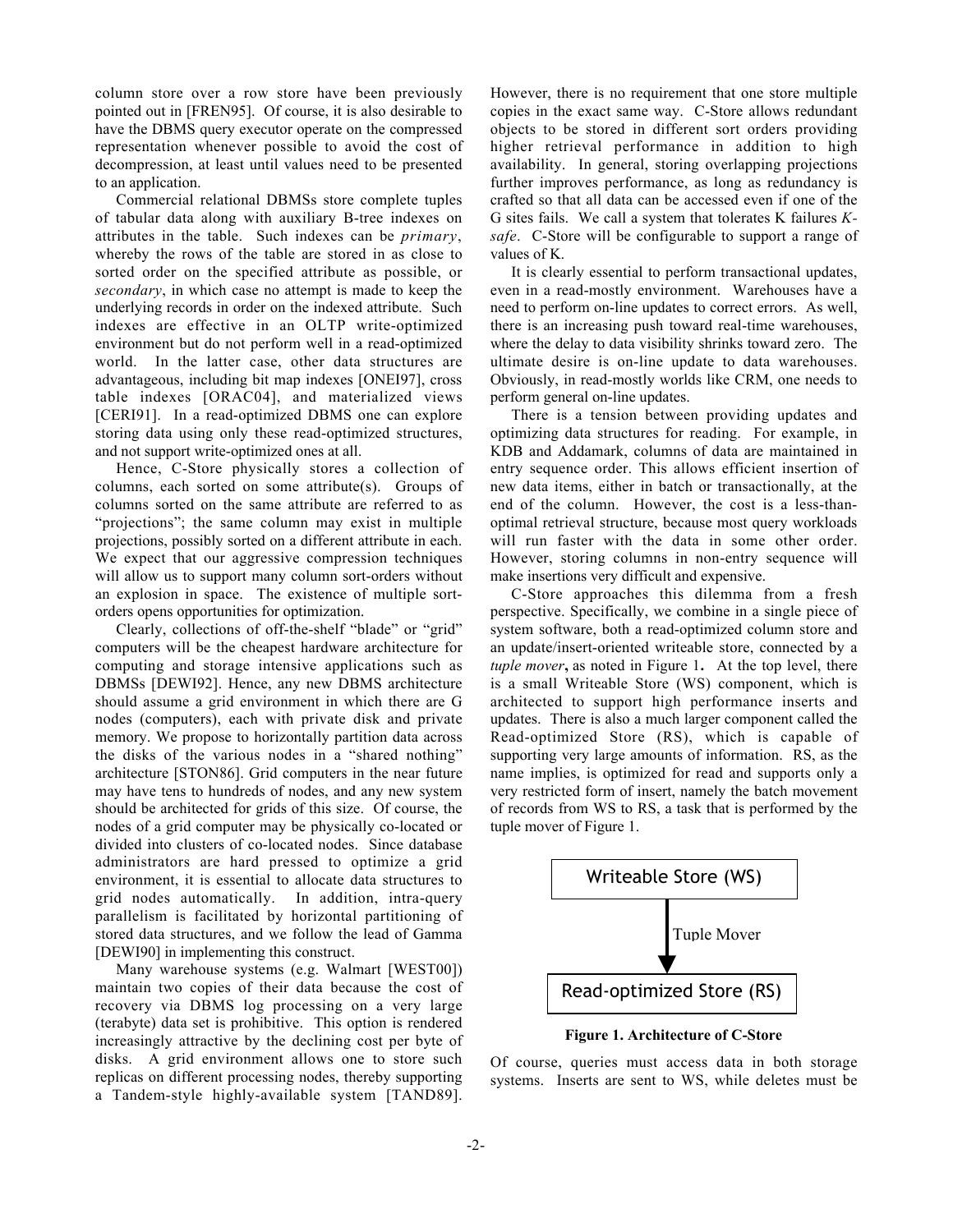marked in RS for later purging by the tuple mover. Updates are implemented as an insert and a delete. In order to support a high-speed tuple mover, we use a variant of the LSM-tree concept [ONEI96], which supports a *merge out* process that moves tuples from WS to RS in bulk by an efficient method of merging ordered WS data objects with large RS blocks, resulting in a new copy of RS that is installed when the operation completes.

The architecture of Figure 1 must support transactions in an environment of many large ad-hoc queries, smaller update transactions, and perhaps continuous inserts. Obviously, blindly supporting dynamic locking will result in substantial read-write conflict and performance degradation due to blocking and deadlocks.

Instead, we expect read-only queries to be run in *historical* mode. In this mode, the query selects a timestamp, T, less than the one of the most recently committed transactions, and the query is semantically guaranteed to produce the correct answer as of that point in history. Providing such *snapshot isolation* [BERE95] requires C-Store to timestamp data elements as they are inserted and to have careful programming of the runtime system to ignore elements with timestamps later than T.

Lastly, most commercial optimizers and executors are row-oriented, obviously built for the prevalent row stores in the marketplace. Since both RS and WS are columnoriented, it makes sense to build a column-oriented optimizer and executor. As will be seen, this software looks nothing like the traditional designs prevalent today.

In this paper, we sketch the design of our updatable column store, C-Store, that can simultaneously achieve very high performance on warehouse-style queries and achieve reasonable speed on OLTP-style transactions. C-Store is a column-oriented DBMS that is architected to reduce the number of disk accesses per query. The innovative features of C-Store include:

- 1. A hybrid architecture with a WS component optimized for frequent insert and update and an RS component optimized for query performance.
- 2. Redundant storage of elements of a table in several overlapping projections in different orders, so that a query can be solved using the most advantageous projection.
- 3. Heavily compressed columns using one of several coding schemes.
- 4. A column-oriented optimizer and executor, with different primitives than in a row-oriented system.
- 5. High availability and improved performance through K-safety using a sufficient number of overlapping projections.
- 6. The use of snapshot isolation to avoid 2PC and locking for queries.

It should be emphasized that while many of these topics have parallels with things that have been studied in isolation in the past, it is their combination in a real system that make C-Store interesting and unique.

The rest of this paper is organized as follows. In Section 2 we present the data model implemented by C-Store. We explore in Section 3 the design of the RS portion of C-Store, followed in Section 4 by the WS component. In Section 5 we consider the allocation of C-Store data structures to nodes in a grid, followed by a presentation of C-Store updates and transactions in Section 6. Section 7 treats the tuple mover component of C-Store, and Section 8 presents the query optimizer and executor. In Section 9 we present a comparison of C-Store performance to that achieved by both a popular commercial row store and a popular commercial column store. On TPC-H style queries, C-Store is significantly faster than either alternate system. However, it must be noted that the performance comparison is not fully completed; we have not fully integrated the WS and tuple mover, whose overhead may be significant. Finally, Sections 10 and 11 discuss related previous work and our conclusions.

## **2. Data Model**

C-Store supports the standard relational *logical data model*, where a database consists of a collection of named tables, each with a named collection of attributes (columns). As in most relational systems, attributes (or collections of attributes) in C-Store tables can form a unique *primary key* or be a *foreign key* that references a primary key in another table. The C-Store query language is assumed to be SQL, with standard SQL semantics. Data in C-Store is not physically stored using this logical data model. Whereas most row stores implement physical tables directly and then add various indexes to speed access, C-Store implements only *projections*. Specifically, a C-Store projection is *anchored* on a given logical table, T, and contains one or more attributes from this table. In addition, a projection can contain any number of other attributes from other tables, as long as there is a sequence of n:1 (*i.e.*, foreign key) relationships from the anchor table to the table containing an attribute.

To form a projection, we project the attributes of interest from T, retaining any duplicate rows, and perform the appropriate sequence of value-based foreign-key joins to obtain the attributes from the non-anchor table(s). Hence, a projection has the same number of rows as its anchor table. Of course, much more elaborate projections could be allowed, but we believe this simple scheme will meet our needs while ensuring high performance. We note that we use the term projection slightly differently than is common practice, as we do not store the base table(s) from which the projection is derived.

| Name | Age | Dept        | Salary |
|------|-----|-------------|--------|
| Bob  | 25  | Math        | 10K    |
| Bill | າາ  | <b>EECS</b> | 50K    |
| Jill | 24  | Biology     | 80K    |

**Table 1: Sample EMP data**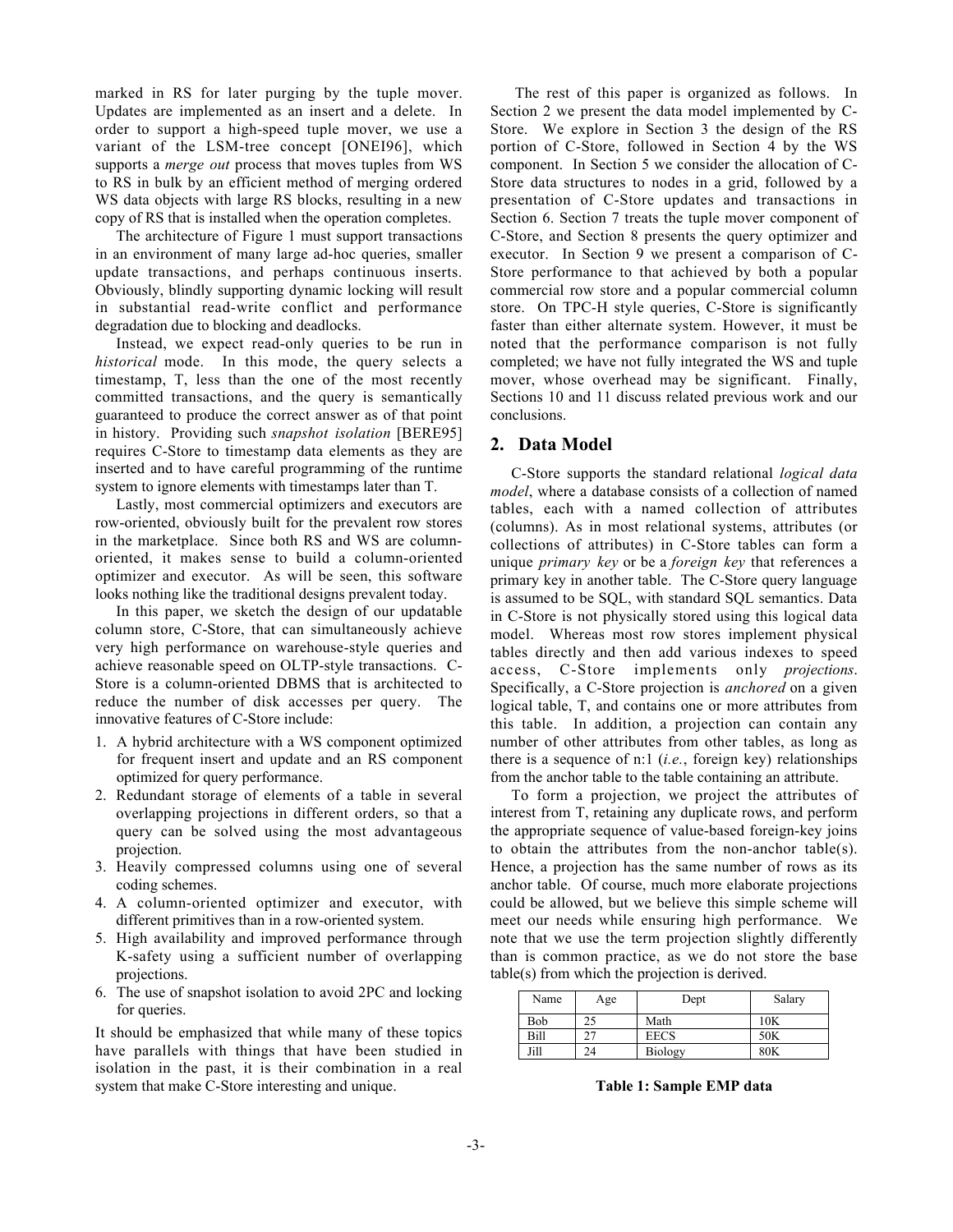We denote the *ith* projection over table *t* as *ti*, followed by the names of the fields in the projection. Attributes from other tables are prepended with the name of the logical table they come from. In this section, we consider an example for the standard EMP(name, age, salary, dept) and DEPT(dname, floor) relations. Sample EMP data is shown in Table 1. One possible set of projections for these tables could be as shown in Example 1.

```
EMP1 (name, age)
EMP2 (dept, age, DEPT.floor)
EMP3 (name, salary)
DEPT1(dname, floor)
```
#### **Example 1: Possible projections for EMP and DEPT**

Tuples in a projection are stored column-wise. Hence, if there are K attributes in a projection, there will be K data structures, each storing a single column, each of which is sorted on the same *sort key*. The sort key can be any column or columns in the projection. Tuples in a projection are sorted on the key(s) in left to right order.

We indicate the sort order of a projection by appending the sort key to the projection separated by a vertical bar. A possible ordering for the above projections would be:

```
EMP1(name, age| age)
EMP2(dept, age, DEPT.floor| DEPT.floor)
EMP3(name, salary| salary)
DEPT1(dname, floor| floor)
```
#### **Example 2: Projections in Example 1 with sort orders**

Lastly, every projection is *horizontally partitioned* into 1 or more *segments***,** which are given a *segment identifier***,** Sid, where Sid  $> 0$ . C-Store supports only value-based partitioning on the sort key of a projection.Hence, each segment of a given projection is associated with a *key range* of the sort key for the projection. Moreover, the set of all key ranges *partitions* the key space.

Clearly, to answer any SQL query in C-Store, there must be a *covering set* of projections for every table in the database such that every column in every table is stored in at least one projection. However, C-Store must also be able to reconstruct complete rows of tables from the collection of stored segments. To do this, it will need to join segments from different projections, which we accomplish using *storage keys* and *join indexes*.

**Storage Keys**. Each segment associates every data value of every column with a storage key, SK. Values from different columns in the same segment with matching storage keys belong to the same logical row. We refer to a row of a segment using the term *record* or *tuple***.** Storage keys are numbered 1, 2, 3, … in RS and are not physically stored, but are inferred from a tuple's physical position in the column (see Section 3 below.) Storage keys are physically present in WS and are represented as integers, larger than the largest integer storage key for any segment in RS.

**Join Indices.** To reconstruct all of the records in a table T from its various projections, C-Store uses *join*

*indexes*. If *T1* and *T2* are two projections that cover a table  $T$ , a join index from the M segments in  $T1$  to the N segments in *T2* is logically a collection of M tables, one per segment, S, of *T1* consisting of rows of the form:

(s: SID in *T2*, k: Storage Key in Segment s)

Here, an entry in the join index for a given tuple in a segment of *T1* contains the segment ID and storage key of the corresponding (joining) tuple in *T2*. Since all join indexes are between projections anchored at the same table, this is always a one-to-one mapping. An alternative view of a join index is that it takes *T1*, sorted in some order O, and logically resorts it into the order, O' of *T2*.

In order to reconstruct *T* from the segments of *T1*, …, *Tk* it must be possible to find a *path* through a set of join indices that maps each attribute of *T* into some sort order O\* . A path is a collection of join indexes originating with a sort order specified by some projection, *Ti* , that passes through zero or more intermediate join indices and ends with a projection sorted in order  $O^*$ . For example, to be able to reconstruct the EMP table from projections in Example 2, we need at least two join indices. If we choose age as a common sort order, we could build two indices that map EMP2 and EMP3 to the ordering of EMP1. Alternatively, we could create a join index that maps EMP2 to EMP3 and one that maps EMP3 to EMP1. Figure 2 shows a simple example of a join index that maps EMP3 to EMP1, assuming a single segment (SID = 1) for each projection. For example, the first entry of EMP3, (Bob, 10K), corresponds to the second entry of EMP1, and thus the first entry of the join index has storage key 2.



**Figure 2: A join index from EMP3 to EMP1.**

In practice, we expect to store each column in several projections, thereby allowing us to maintain relatively few join indices. This is because join indexes are very expensive to store and maintain in the presence of updates, since each modification to a projection requires every join index that points into or out of it to be updated as well.

The segments of the projections in a database and their connecting join indexes must be allocated to the various nodes in a C-Store system. The C-Store administrator can optionally specify that the tables in a database must be *Ksafe*. In this case, the loss of K nodes in the grid will still allow all tables in a database to be reconstructed (i.e., despite the K failed sites, there must exist a covering set of projections and a set of join indices that map to some common sort order.) When a failure occurs, C-Store simply continues with K-1 safety until the failure is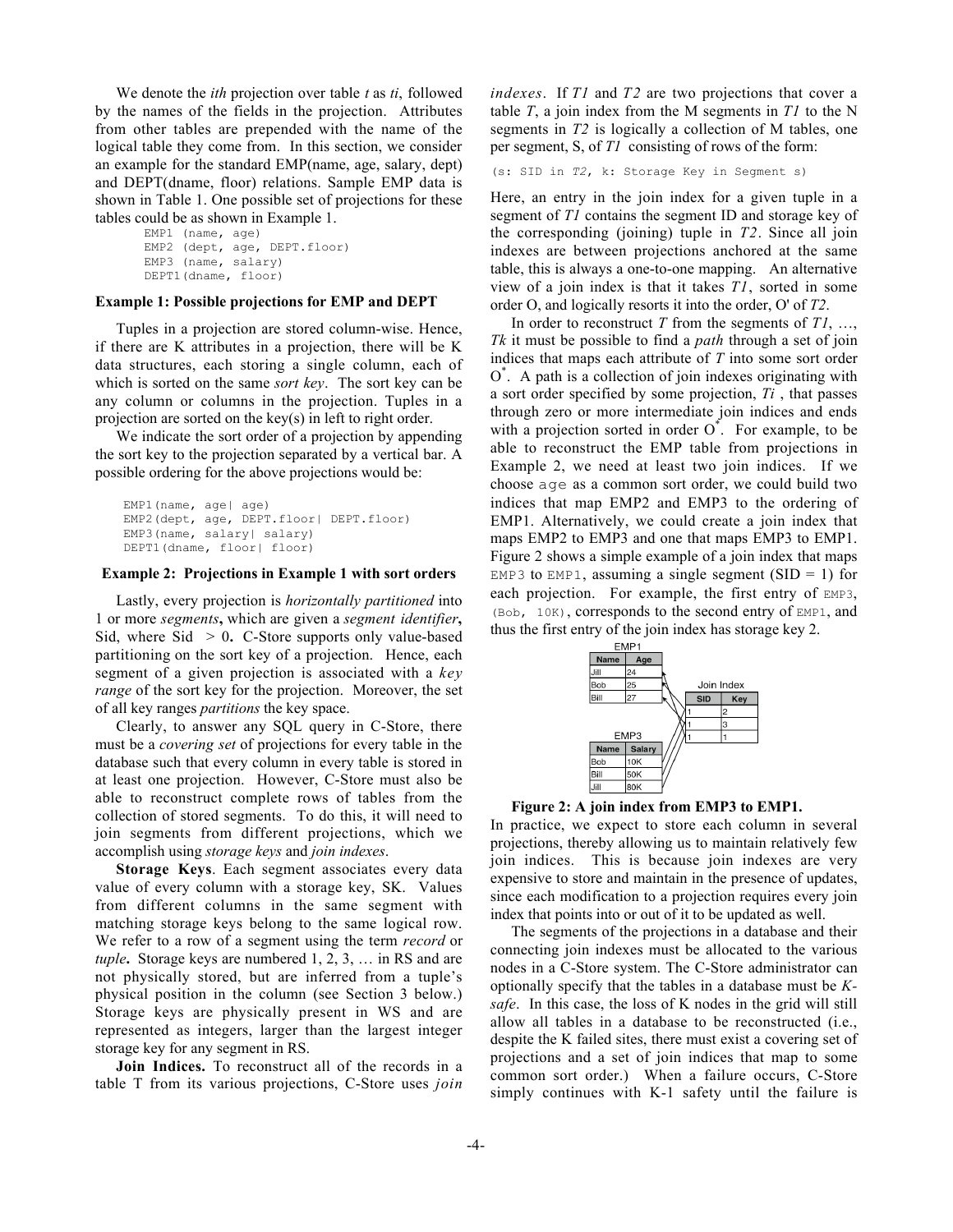repaired and the node is brought back up to speed. We are currently working on fast algorithms to accomplish this.

Thus, the C-Store physical DBMS design problem is to determine the collection of projections, segments, sort keys, and join indices to create for the collection of logical tables in a database. This physical schema must give Ksafety as well as the best overall performance for a given *training workload*, provided by the C-Store administrator, subject to requiring no more than a given *space budget*, B. Additionally, C-Store can be instructed to keep a log of all queries to be used periodically as the training workload. Because there are not enough skilled DBAs to go around, we are writing an automatic schema design tool. Similar issues are addressed in [PAPA04]

We now turn to the representation of projections, segments, storage keys, and join indexes in C-Store.

#### **3. RS**

RS is a read-optimized column store. Hence any segment of any projection is broken into its constituent columns, and each column is stored in order of the sort key for the projection. The storage key for each tuple in RS is the ordinal number of the record in the segment. This storage key is not stored but calculated as needed.

## **3.1 Encoding Schemes**

Columns in the RS are compressed using one of 4 encodings. The encoding chosen for a column depends on its *ordering* (i.e., is the column ordered by values in that column (self-order) or by corresponding values of some other column in the same projection (foreign-order), and the proportion of *distinct values* it contains. We describe these encodings below.

Type 1: Self-order, few distinct values: A column encoded using Type 1 encoding is represented by a sequence of triples,  $(v, f, n)$  such that  $v$  is a value stored in the column,  $f$  is the position in the column where  $v$  first appears, and *n* is the number of times *v* appears in the column. For example, if a group of 4's appears in positions 12-18, this is captured by the entry, (4, 12, 7). For columns that are self-ordered, this requires one triple for each distinct value in the column. To support search queries over values in such columns, Type 1-encoded columns have clustered B-tree indexes over their value fields. Since there are no online updates to RS, we can *densepack* the index leaving no empty space. Further, with large disk blocks (e.g., 64-128K), the height of this index can be kept small (e.g., 2 or less).

Type 2: Foreign-order, few distinct values: A column encoded using Type 2 encoding is represented by a sequence of tuples,  $(v, b)$  such that  $v$  is a value stored in the column and *b* is a bitmap indicating the positions in which the value is stored. For example, given a column of integers  $0,0,1,1,2,1,0,2,1$ , we can Type 2-encode this as three pairs: (0, 110000100), (1, 001101001), and

(2,000010010). Since each bitmap is sparse, it is run length encoded to save space. To efficiently find the i-th value of a type 2-encoded column, we include "offset indexes": B-trees that map positions in a column to the values contained in that column.

Type 3: Self-order, many distinct values: The idea for this scheme is to represent every value in the column as a delta from the previous value in the column. Thus, for example, a column consisting of values 1,4,7,7,8,12 would be represented by the sequence: 1,3,3,0,1,4, such that the first entry in the sequence is the first value in the column, and every subsequent entry is a delta from the previous value. Type-3 encoding is a block-oriented form of this compression scheme, such that the first entry of every block is a value in the column and its associated storage key, and every subsequent value is a delta from the previous value. This scheme is reminiscent of the way VSAM codes B-tree index keys [VSAM04]. Again, a densepack B-tree tree at the block-level can be used to index these coded objects.

Type 4: Foreign-order, many distinct values: If there are a large number of values, then it probably makes sense to leave the values unencoded. However, we are still investigating possible compression techniques for this situation. A densepack B-tree can still be used for the indexing.

#### **3.2 Join Indexes**

Join indexes must be used to connect the various projections anchored at the same table. As noted earlier, a join index is a collection of (sid, storage key) pairs. Each of these two fields can be stored as normal columns.

There are physical database design implications concerning where to store join indexes, and we address these in the next section. In addition, join indexes must integrate RS and WS; hence, we revisit their design in the next section as well.

# **4. WS**

In order to avoid writing two optimizers, WS is also a column store and implements the identical physical DBMS design as RS. Hence, the same projections and join indexes are present in WS. However, the storage representation is drastically different because WS must be efficiently updatable transactionally.

The storage key, SK, for each record is explicitly stored in each WS segment. A unique SK is given to each insert of a logical tuple in a table T. The execution engine must ensure that this SK is recorded in each projection that stores data for the logical tuple. This SK is an integer, larger than the number of records in the largest segment in the database.

For simplicity and scalability, WS is horizontally partitioned in the same way as RS. Hence, there is a 1:1 mapping between RS segments and WS segments. A (sid,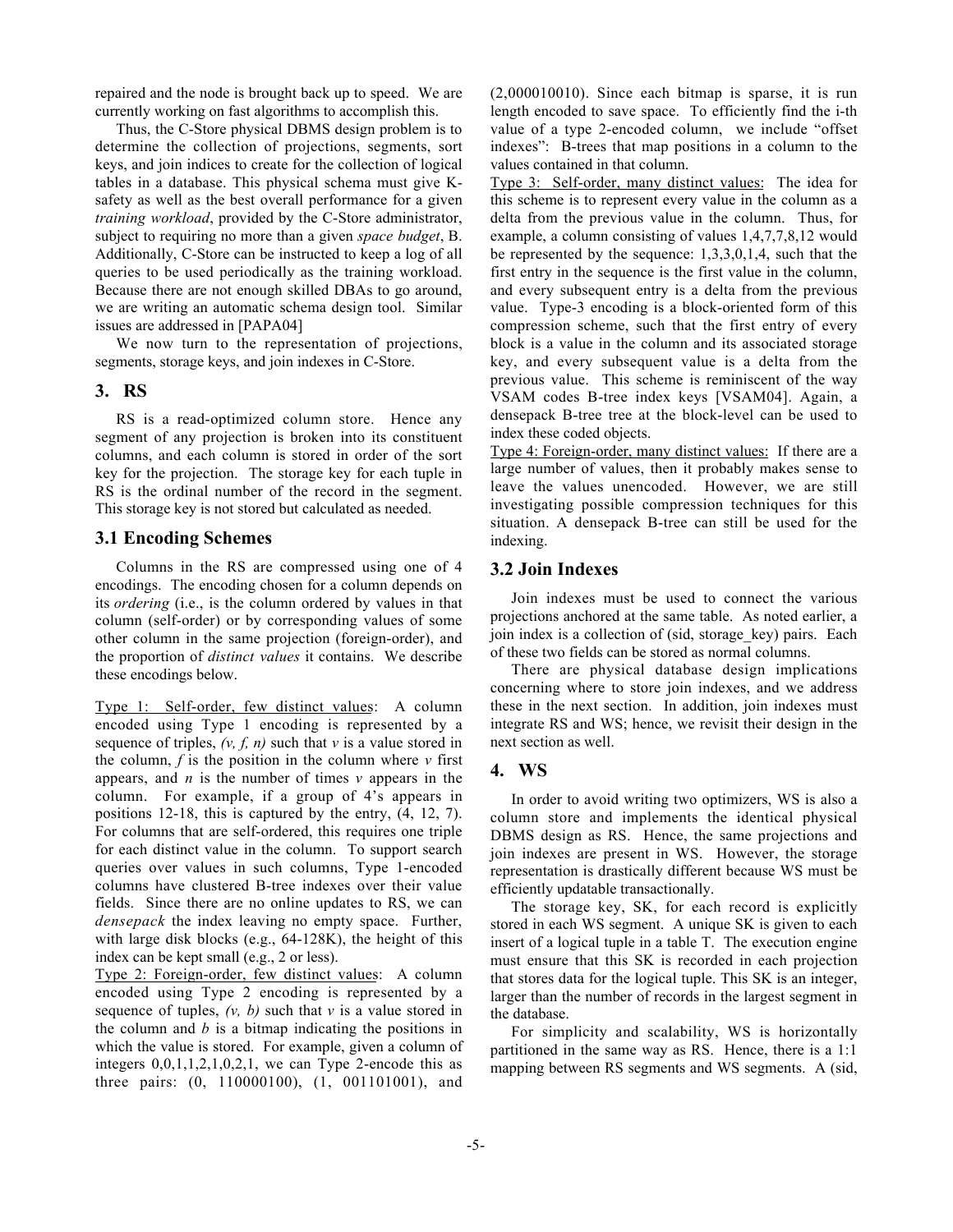storage key) pair identifies a record in either of these containers.

Since we assume that WS is trivial in size relative to RS, we make no effort to compress data values; instead we represent all data directly. Therefore, each projection uses B-tree indexing to maintain a logical sort-key order.

Every column in a WS projection is represented as a collection of pairs,  $(v, sk)$ , such that  $v$  is a value in the column and *sk* is its corresponding storage key. Each pair is represented in a conventional B-tree on the second field. The sort key(s) of each projection is additionally represented by pairs *(s, sk)* such that *s* is a sort key value and *sk* is the storage key describing where *s* first appears. Again, this structure is represented as a conventional Btree on the sort key field(s). To perform searches using the sort key, one uses the latter B-tree to find the storage keys of interest, and then uses the former collection of Btrees to find the other fields in the record.

Join indexes can now be fully described. Every projection is represented as a collection of pairs of segments, one in WS and one in RS. For each record in the "sender," we must store the sid and storage key of a corresponding record in the "receiver." It will be useful to horizontally partition the join index in the same way as the "sending" projection and then to co-locate join index partitions with the sending segment they are associated with. In effect, each (sid, storage key) pair is a pointer to a record which can be in either the RS or WS.

#### **5. Storage Management**

The storage management issue is the allocation of segments to nodes in a grid system; C-Store will perform this operation automatically using a *storage allocator*. It seems clear that all columns in a single segment of a projection should be co-located. As noted above, join indexes should be co-located with their "sender" segments. Also, each WS segment will be co-located with the RS segments that contain the same key range.

Using these constraints, we are working on an allocator. This system will perform initial allocation, as well as reallocation when load becomes unbalanced. The details of this software are beyond the scope of this paper.

Since everything is a column, storage is simply the persistence of a collection of columns. Our analysis shows that a raw device offers little benefit relative to today's file systems. Hence, big columns (megabytes) are stored in individual files in the underlying operating system.

## **6. Updates and Transactions**

An insert is represented as a collection of new objects in WS, one per column per projection, plus the sort key data structure. All inserts corresponding to a single logical record have the same storage key. The storage key is allocated at the site where the update is received. To prevent C-Store nodes from needing to synchronize with each other to assign storage keys, each node maintains a locally unique counter to which it appends its local site id to generate a globally unique storage key. Keys in the WS will be consistent with RS storage keys because we set the initial value of this counter to be one larger than the largest key in RS.

We are building WS on top of BerkeleyDB [SLEE04]; we use the B-tree structures in that package to support our data structures. Hence, every insert to a projection results in a collection of physical inserts on different disk pages, one per column per projection. To avoid poor performance, we plan to utilize a very large main memory buffer pool, made affordable by the plummeting cost per byte of primary storage. As such, we expect "hot" WS data structures to be largely main memory resident.

C-Store's processing of deletes is influenced by our locking strategy. Specifically, C-Store expects large numbers of ad-hoc queries with large read sets interspersed with a smaller number of OLTP transactions covering few records. If C-Store used conventional locking, then substantial lock contention would likely be observed, leading to very poor performance.

Instead, in C-Store, we isolate read-only transactions using *snapshot isolation*. Snapshot isolation works by allowing read-only transactions to access the database as of some time in the recent past, before which we can guarantee that there are no uncommitted transactions. For this reason, when using snapshot isolation, we do not need to set any locks. We call the most recent time in the past at which snapshot isolation can run the *high water mark* (HWM) and introduce a low-overhead mechanism for keeping track of its value in our multi-site environment. If we let read-only transactions set their effective time arbitrarily, then we would have to support general time travel, an onerously expensive task. Hence, there is also a *low water mark* (LWM) which is the earliest effective time at which a read-only transaction can run. Update transactions continue to set read and write locks and obey strict two-phase locking, as described in Section 6.2.

## **6.1 Providing Snapshot Isolation**

The key problem in snapshot isolation is determining which of the records in WS and RS should be visible to a read-only transaction running at effective time ET. To provide snapshot isolation, we cannot perform updates in place. Instead, an update is turned into an insert and a delete. Hence, a record is visible if it was inserted before ET and deleted after ET. To make this determination without requiring a large space budget, we use coarse granularity "epochs," to be described in Section 6.1.1, as the unit for timestamps. Hence, we maintain an *insertion vector (IV)* for each projection segment in WS, which contains for each record the epoch in which the record was inserted. We program the tuple mover (described in Section 7) to ensure that no records in RS were inserted after the LWM. Hence, RS need not maintain an insertion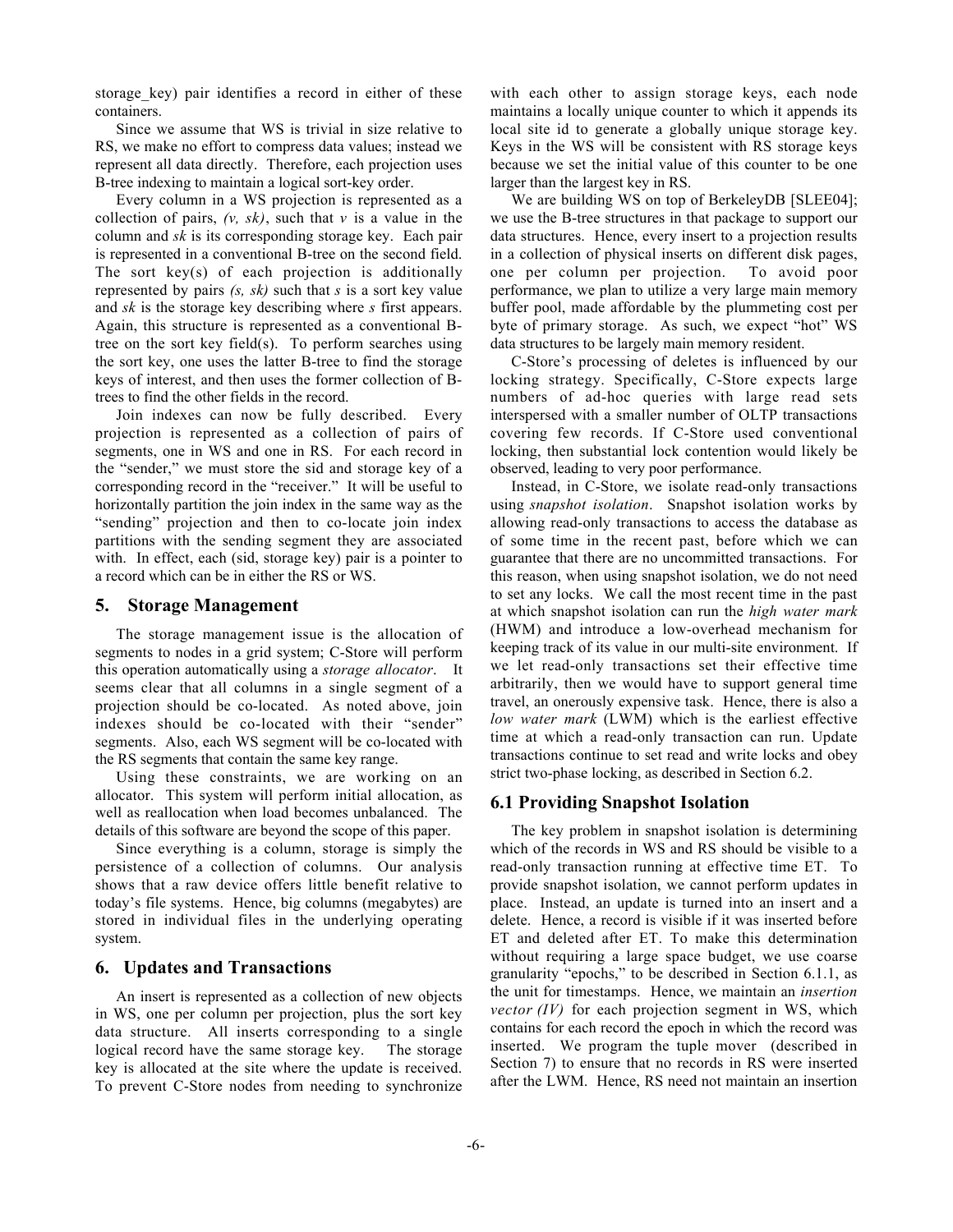vector. In addition, we maintain a *deleted record vector (DRV)* for each projection, which has one entry per projection record, containing a 0 if the tuple has not been deleted; otherwise, the entry contains the epoch in which the tuple was deleted. Since the DRV is very sparse (mostly zeros), it can be compactly coded using the type 2 algorithm described earlier. We store the DRV in the WS, since it must be updatable. The runtime system can now consult *IV* and *DRV* to make the visibility calculation for each query on a record-by-record basis.

#### *6.1.1 Maintaining the High Water Mark*

To maintain the HWM, we designate one site the *timestamp authority* (TA) with the responsibility of allocating timestamps to other sites. The idea is to divide time into a number of *epochs*; we define the *epoch number* to be the number of epochs that have elapsed since the beginning of time. We anticipate epochs being relatively long – e.g., many seconds each, but the exact duration may vary from deployment to deployment. We define the initial HWM to be epoch 0 and start *current epoch* at 1. Periodically, the TA decides to move the system to the next epoch; it sends a *end of epoch* message to each site, each of which increments *current epoch* from *e* to *e+*1, thus causing new transactions that arrive to be run with a timestamp  $e+1$ . Each site waits for all the transactions that began in epoch *e* (or an earlier epoch) to complete and then sends an *epoch complete* message to the TA. Once the TA has received *epoch complete* messages from all sites for epoch *e*, it sets the HWM to be *e*, and sends this value to each site. Figure 3 illustrates this process.

After the TA has broadcast the new HWM with value *e*, read-only transactions can begin reading data from epoch *e* or earlier and be assured that this data has been committed. To allow users to refer to a particular realworld time when their query should start, we maintain a table mapping epoch numbers to times, and start the query as of the epoch nearest to the user-specified time.

To avoid epoch numbers from growing without bound and consuming extra space, we plan to "reclaim" epochs that are no longer needed. We will do this by "wrapping" timestamps, allowing us to reuse old epoch numbers as in other protocols, e.g., TCP. In most warehouse applications, records are kept for a specific amount of time, say 2 years. Hence, we merely keep track of the

oldest epoch in any DRV, and ensure that wrapping epochs through zero does not overrun.

To deal with environments for which epochs cannot effectively wrap, we have little choice but to enlarge the "wrap length" of epochs or the size of an epoch.

### **6.2 Locking-based Concurrency Control**

Read-write transactions use strict two-phase locking for concurrency control [GRAY92]. Each site sets locks on data objects that the runtime system reads or writes, thereby implementing a distributed lock table as in most distributed databases. Standard write-ahead logging is employed for recovery purposes; we use a NO-FORCE, STEAL policy [GRAY92] but differ from the traditional implementation of logging and locking in that we only log UNDO records, performing REDO as described in Section 6.3, and we do not use strict two-phase commit, avoiding the PREPARE phase as described in Section 6.2.1 below.

Locking can, of course, result in deadlock. We resolve deadlock via timeouts through the standard technique of aborting one of the deadlocked transactions.

#### *6.2.1 Distributed COMMIT Processing*

In C-Store, each transaction has a *master* that is responsible for assigning units of work corresponding to a transaction to the appropriate sites and determining the ultimate commit state of each transaction. The protocol differs from two-phase commit (2PC) in that no PREPARE messages are sent. When the master receives a COMMIT statement for the transaction, it waits until all workers have completed all outstanding actions and then issues a *commit* (or *abort*) message to each site. Once a site has received a commit message, it can release all locks related to the transaction and delete the UNDO log for the transaction. This protocol differs from 2PC because the master does not PREPARE the worker sites. This means it is possible for a site the master has told to commit to crash before writing any updates or log records related to a transaction to stable storage. In such cases, the failed site will recover its state, which will reflect updates from the committed transaction, from other projections on other sites in the system during recovery.

#### *6.2.2 Transaction Rollback*

When a transaction is aborted by the user or the C-



**Figure 3. Illustration showing how the HWM selection algorithm works. Gray arrows indicate messages from the TA to the sites or vice versa. We can begin reading tuples with timestamp** *e* **when all transactions from epoch** *e* **have committed. Note that although T4 is still executing when the HWM is incremented, read-only transactions will not see its updates because it is running in epoch** *e***+1.**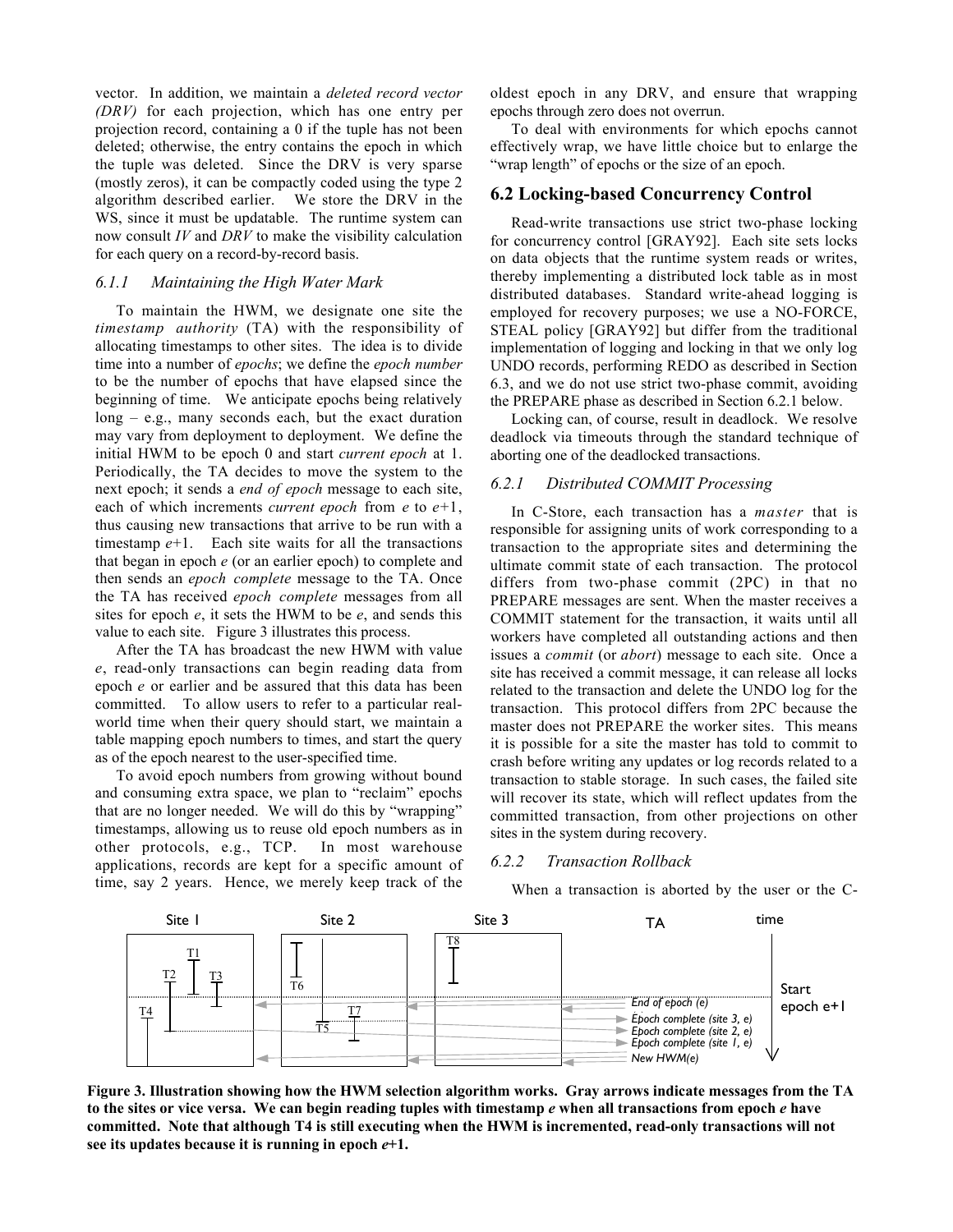Store system, it is undone by scanning backwards in the UNDO log, which contains one entry for each logical update to a segment. We use logical logging (as in ARIES [MOHA92]), since physical logging would result in many log records, due to the nature of the data structures in WS.

## **6.3 Recovery**

As mentioned above, a crashed site recovers by running a query (copying state) from other projections. Recall that C-Store maintains K-safety; i.e. sufficient projections and join indexes are maintained, so that K sites can fail within *t,* the time to recover, and the system will be able to maintain transactional consistency. There are three cases to consider. If the failed site suffered no data loss, then we can bring it up to date by executing updates that will be queued for it elsewhere in the network. Since we anticipate read-mostly environments, this roll forward operation should not be onerous. Hence, recovery from the most common type of crash is straightforward. The second case to consider is a catastrophic failure which destroys both the RS and WS. In this case, we have no choice but to reconstruct both segments from other projections and join indexes in the system. The only needed functionality is the ability to retrieve auxiliary data structures (IV, DRV) from remote sites. After restoration, the queued updates must be run as above. The third case occurs if WS is damaged but RS is intact. Since RS is written only by the tuple mover, we expect it will typically escape damage. Hence, we discuss this common case in detail below.

#### *6.3.1 Efficiently Recovering the WS*

Consider a WS segment, *Sr*, of a projection with a sort key *K* and a key range *R* on a recovering site *r* along with a collection *C* of other projections, *M1, …, Mb* which contain the sort key of *Sr.* The tuple mover guarantees that each WS segment, *S*, contains all tuples with an insertion timestamp later than some time *tlastmove*(*S)*, which represents the most recent insertion time of any record in *S'*s corresponding RS segment.

To recover, the recovering site first inspects every projection in *C* for a collection of columns that covers the key range *K* with each segment having  $t_{\text{lasimove}}(S) \leq$ *tlastmove*(*Sr)*. If it succeeds, it can run a collection of queries of the form:

```
SELECT desired_fields,
        insertion_epoch,
        deletion_epoch
FROM recovery_segment
WHERE insertion_epoch > tlastmove(Sr)
      AND insertion epoch \leq HWM
       AND deletion_epoch = 0
           OR deletion_epoch >= LWM
       AND sort_key in K
```
As long as the above queries return a storage key, other fields in the segment can be found by following appropriate join indexes. As long as there is a collection of segments that cover the key range of *Sr*, this technique will restore *Sr* to the current HWM. Executing queued updates will then complete the task.

On the other hand, if there is no cover with the desired property, then some of the tuples in *Sr* have already been moved to RS on the remote site. Although we can still query the remote site, it is challenging to identify the desired tuples without retrieving everything in RS and differencing against the local RS segment, which is obviously an expensive operation.

To efficiently handle this case, if it becomes common, we can force the tuple mover to log, for each tuple it moves, the storage key in RS that corresponds to the storage key and epoch number of the tuple before it was moved from WS. This log can be truncated to the timestamp of the oldest tuple still in the WS on any site, since no tuples before that will ever need to be recovered. In this case, the recovering site can use a remote WS segment, *S*, plus the tuple mover log to solve the query above, even though *tlastmove*(*S)* comes after *tlastmove*(*Sr)*.

At *r*, we must also reconstruct the WS portion of any join indexes that are stored locally, i.e. for which *Sr* is a "sender." This merely entails querying remote "receivers," which can then compute the join index as they generate tuples, transferring the WS partition of the join index along with the recovered columns.

## **7. Tuple Mover**

The job of the tuple mover is to move blocks of tuples in a WS segment to the corresponding RS segment, updating any join indexes in the process. It operates as a background task looking for *worthy* segment pairs. When it finds one, it performs a *merge-out process*, *MOP* on this (RS, WS) segment pair.

MOP will find all records in the chosen WS segment with an insertion time at or before the LWM, and then divides them into two groups:

- Ones deleted at or before LWM. These are discarded, because the user cannot run queries as of a time when they existed.
- Ones that were not deleted, or deleted after LWM. These are moved to RS.

MOP will create a new RS segment that we name RS'. Then, it reads in blocks from columns of the RS segment, deletes any RS items with a value in the DRV less than or equal to the LWM, and merges in column values from WS. The merged data is then written out to the new RS' segment, which grows as the merge progresses. The most recent insertion time of a record in RS' becomes the segment's new *tlastmove* and is always less than or equal to the LWM. This old-master/new-master approach will be more efficient than an update-in-place strategy, since essentially all data objects will move. Also, notice that records receive new storage keys in RS', thereby requiring join index maintenance. Since RS items may also be deleted, maintenance of the DRV is also mandatory. Once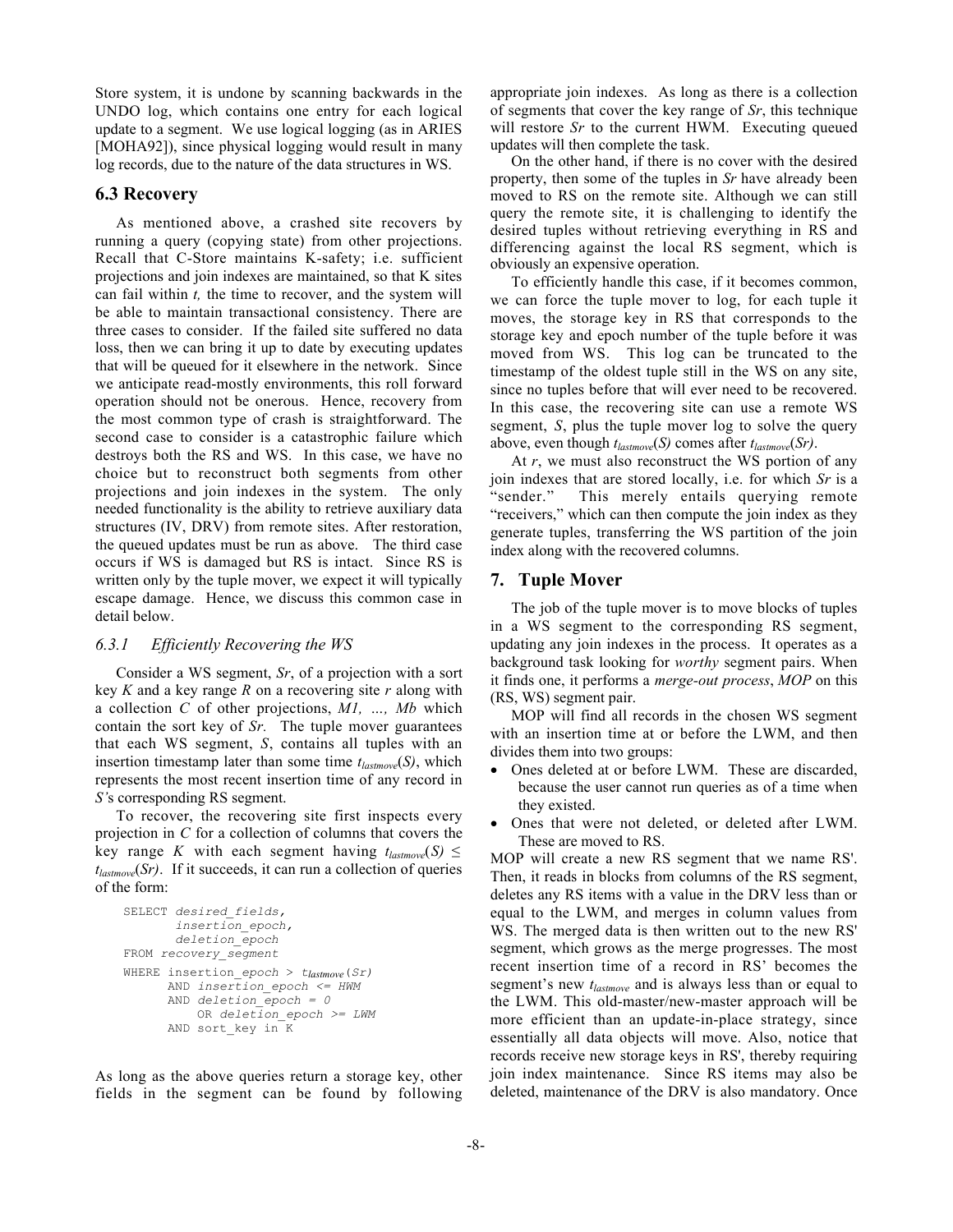RS' contains all the WS data and join indexes are modified on RS', the system cuts over from RS to RS'. The disk space used by the old RS can now be freed.

Periodically the timestamp authority sends out to each site a new LWM epoch number. Hence, LWM "chases" HWM, and the delta between them is chosen to mediate between the needs of users who want historical access and the WS space constraints.

# **8. C-Store Query Execution**

The query optimizer will accept a SQL query and construct a query plan of execution nodes. In this section, we describe the nodes that can appear in a plan and then the architecture of the optimizer itself.

## **8.1 Query Operators and Plan Format**

There are 10 node types and each accepts operands or produces results of type projection (Proj), column (Col), or bitstring (Bits). A projection is simply a set of columns with the same cardinality and ordering. A bitstring is a list of zeros and ones indicating whether the associated values are present in the record subset being described. In addition, C-Store query operators accept predicates (Pred), join indexes (JI), attribute names (Att), and expressions (Exp) as arguments.

Join indexes and bitstrings are simply special types of columns. Thus, they also can be included in projections and used as inputs to operators where appropriate.

We briefly summarize each operator below.

**1. Decompress** converts a compressed column to an uncompressed (Type 4) representation.

**2. Select** is equivalent to the selection operator of the relational algebra  $(\sigma)$ , but rather than producing a restriction of its input, instead produces a bitstring representation of the result.

**3. Mask** accepts a bitstring B and projection Cs, and restricts C<sub>s</sub> by emitting only those values whose corresponding bits in B are 1.

**4. Project** equivalent to the projection operator of the relational algebra  $(\pi)$ .

**5. Sort** sorts all columns in a projection by some subset of those columns (the *sort* columns).

**6. Aggregation Operators** compute SQL-like aggregates over a named column, and for each group identified by the values in a projection.

**7. Concat** combines one or more projections sorted in the same order into a single projection

**8. Permute** permutes a projection according to the ordering defined by a join index.

**9. Join** joins two projections according to a predicate that correlates them.

**10. Bitstring Operators** BAnd produces the bitwise AND of two bitstrings. BOr produces a bitwise OR. BNot produces the complement of a bitstring.

A C-Store query plan consists of a tree of the operators listed above, with access methods at the leaves and iterators serving as the interface between connected nodes. Each non-leaf plan node consumes the data produced by its children via a modified version of the standard iterator interface [GRAE93] via calls of "get next." To reduce communication overhead (i.e., number of calls of "get next") between plan nodes, C-Store iterators return 64K blocks from a single column. This approach preserves the benefit of using iterators (coupling data flow with control flow), while changing the granularity of data flow to better match the column-based model.

## **8.2 Query Optimization**

We plan to use a Selinger-style [SELI79] optimizer that uses cost-based estimation for plan construction. We anticipate using a two-phase optimizer [HONG92] to limit the complexity of the plan search space. Note that query optimization in this setting differs from traditional query optimization in at least two respects: the need to consider compressed representations of data and the decisions about when to mask a projection using a bitstring.

C-Store operators have the capability to operate on both compressed and uncompressed input. As will be shown in Section 9, the ability to process compressed data is the key to the performance benefits of C-Store. An operator's execution cost (both in terms of I/O and memory buffer requirements) is dependent on the compression type of the input. For example, a Select over Type 2 data (foreign order/few values, stored as a delta-encoded bitmaps, with one bitmap per value) can be performed by reading only those bitmaps from disk whose values match the predicate (despite the column itself not being sorted). However, operators that take Type 2 data as input require much larger memory buffer space (one page of memory for each possible value in the column) than any of the other three types of compression. Thus, the cost model must be sensitive to the representations of input and output columns.

The major optimizer decision is which set of projections to use for a given query. Obviously, it will be time consuming to construct a plan for each possibility, and then select the best one. Our focus will be on pruning this search space. In addition, the optimizer must decide where in the plan to mask a projection according to a bitstring. For example, in some cases it is desirable to push the Mask early in the plan (e.g, to avoid producing a bitstring while performing selection over Type 2 compressed data) while in other cases it is best to delay masking until a point where it is possible to feed a bitstring to the next operator in the plan (e.g., COUNT) that can produce results solely by processing the bitstring.

## **9. Performance Comparison**

At the present time, we have a storage engine and the executor for RS running. We have an early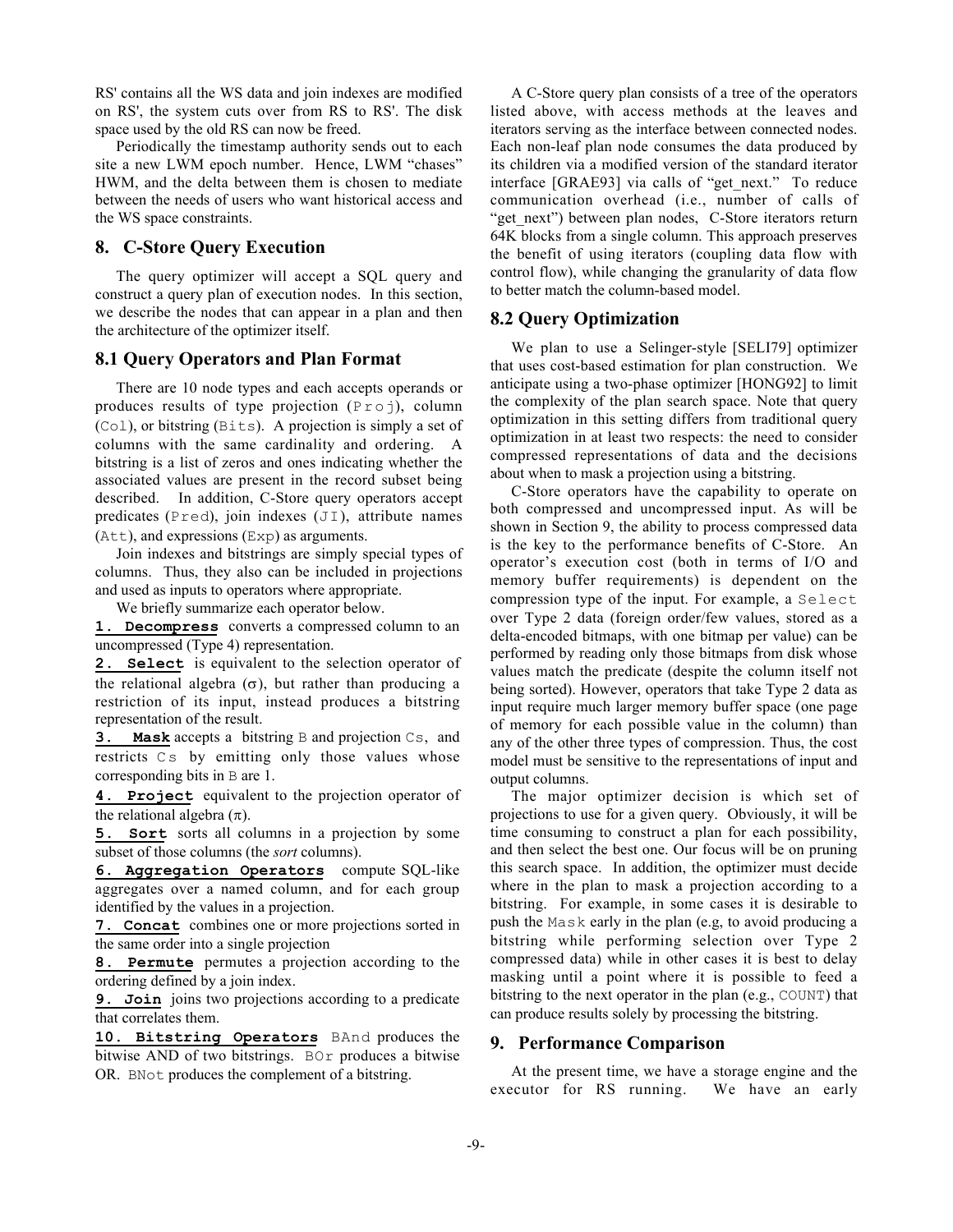implementation of the WS and tuple mover; however they are not at the point where we can run experiments on them. Hence, our performance analysis is limited to readonly queries, and we are not yet in a position to report on updates. Moreover, RS does not yet support segments or multiple grid nodes. As such, we report single-site numbers. A more comprehensive performance study will be done once the other pieces of the system have been built.

Our benchmarking system is a 3.0 Ghz Pentium, running RedHat Linux, with 2 Gbytes of memory and 750 Gbytes of disk.

In the decision support (warehouse) market TPC-H is the gold standard, and we use a simplified version of this benchmark, which our current engine is capable of running. Specifically, we implement the **lineitem**, **order**, and **customer** tables as follows:

```
CREATE TABLE LINEITEM (
L_ORDERKEY INTEGER NOT NULL,
L_PARTKEY INTEGER NOT NULL,
L_SUPPKEY INTEGER NOT NULL,<br>L_LINENUMBER INTEGER N
                    INTEGER NOT NULL,
L QUANTITY INTEGER NOT NULL,
L_EXTENDEDPRICE INTEGER NOT NULL,
                   CHAR(1) NOT NULL,
L_SHIPDATE INTEGER NOT NULL);
CREATE TABLE ORDERS (
O_ORDERKEY INTEGER NOT NULL,
O_CUSTKEY INTEGER NOT NULL,
O ORDERDATE INTEGER NOT NULL);
CREATE TABLE CUSTOMER (
C_CUSTKEY INTEGER NOT NULL,
C_NATIONKEY INTEGER NOT NULL);
```
We chose columns of type INTEGER and CHAR(1) to simplify the implementation. The standard data for the above table schema for TPC-H scale\_10 totals 60,000,000 line items (1.8GB), and was generated by the data generator available from the TPC website.

We tested three systems and gave each of them a storage budget of 2.7 GB (roughly 1.5 times the raw data size) for all data plus indices. The three systems were C-Store as described above and two popular commercial relational DBMS systems, one that implements a row store and another that implements a column store. In both of these systems, we turned off locking and logging. We designed the schemas for the three systems in a way to achieve the best possible performance given the above storage budget. The row-store was unable to operate within the space constraint so we gave it 4.5 GB which is what it needed to store its tables plus indices. The actual disk usage numbers are shown below.

| C-Store    | <b>Row Store</b> | <b>Column Store</b> |
|------------|------------------|---------------------|
| GR<br>-987 | 480 GB           | 2.650 GB            |

Obviously, C-Store uses 40% of the space of the row store, even though it uses redundancy and the row store does not. The main reasons are C-Store compression and absence of padding to word or block boundaries. The column store requires 30% more space than C-Store. Again, C-Store can store a redundant schema in less space because of superior compression and absence of padding.

We ran the following seven queries on each system:

```
Q1. Determine the total number of lineitems shipped for
      each day after day D.
    SELECT l shipdate, COUNT (*)
    FROM lineitem
    WHERE 1 shipdate > D
    GROUP BY l_shipdate
```
**Q2**. *Determine the total number of lineitems shipped for each supplier on day D.* SELECT l\_suppkey, COUNT (\*) FROM lineitem WHERE 1 shipdate = D

```
GROUP B\overline{Y} 1 suppkey
```
- **Q3**. *Determine the total number of lineitems shipped for each supplier after day D.*
	- SELECT 1 suppkey, COUNT (\*) FROM lineitem WHERE 1 shipdate > D

```
GROUP B\overline{Y} 1 suppkey
```
**Q4***. For every day after D, determine the latest shipdate of all items ordered on that day*. SELECT o orderdate, MAX (1 shipdate)

```
FROM lineitem, orders
WHERE 1 orderkey = o_orderkey AND
       \overline{o} orderdate > \overline{D}GROUP BY o_orderdate
```
**Q5**. *For each supplier, determine the latest shipdate of an item from an order that was made on some date, D.* SELECT l\_suppkey, MAX (l\_shipdate)

```
FROM lineitem, orders
WHERE 1 orderkey = o_orderkey AND
     o_orderdate = \overline{D}GROUP BY 1 suppkey
```
**Q6***. For each supplier, determine the latest shipdate of an item from an order made after some date, D*. SELECT 1 suppkey, MAX (1 shipdate) FROM lineitem, orders WHERE l\_orderkey = o\_orderkey AND

```
\circ\_orderedate > \bar{D}GROUP BY l_suppkey
```
**Q7**. *Return a list of identifiers for all nations represented by customers along with their total lost revenue for the parts they have returned*. This is a simplified version of query 10 (Q10) of TPC-H.

```
SELECT c_nationkey, sum(l_extendedprice)
FROM lineitem, orders, customers
WHERE 1 orderkey=o_orderkey AND
      o_custkey=c_custkey AND
      l_returnflag='R'
GROUP BY c_nationkey
```
We constructed schemas for each of the three systems that best matched our seven-query workload. These schema were tuned individually for the capabilities of each system. For C-Store, we used the following schema:

```
 D1: (l_orderkey, l_partkey, l_suppkey,
     l linenumber, l quantity,
     l<sup>-</sup>extendedprice, l returnflag, l shipdate
     | l_shipdate, l_suppkey)
```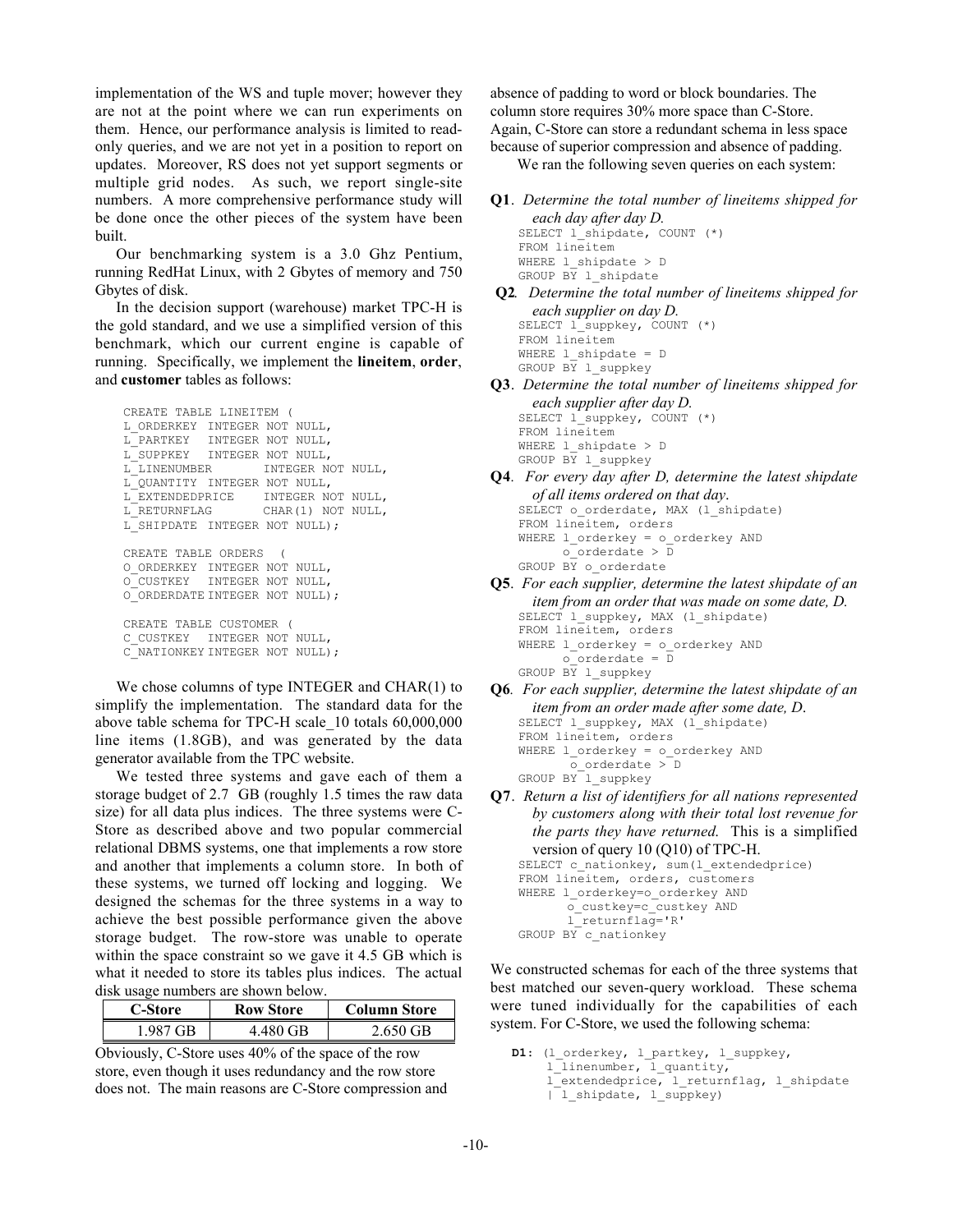```
D2: (o_orderdate, l_shipdate, l_suppkey |
     o orderdate, l suppkey)
D3: (o_orderdate, o_custkey, o_orderkey |
    o_orderdate)
D4: (l_returnflag, l extendedprice,
    c_nationkey | l_returnflag)
D5: (c_custkey, c_nationkey | c_custkey)
```
D<sub>2</sub> and D<sub>4</sub> are materialized (join) views. D<sub>3</sub> and D<sub>5</sub> are added for completeness since we don't use them in any of the seven queries. They are included so that we can answer arbitrary queries on this schema as is true for the product schemas.

On the commercial row-store DBMS, we used the common relational schema given above with a collection of system-specific tuning parameters. We also used system-specific tuning parameters for the commercial column-store DBMS. Although we believe we chose good values for the commercial systems, obviously, we cannot guarantee they are optimal.

The following table indicates the performance that we observed. All measurements are in seconds and are taken on a dedicated machine.

| Query | <b>C-Store</b> | <b>Row Store</b> | Column<br><b>Store</b> |
|-------|----------------|------------------|------------------------|
| Э1    | 0.03           | 6.80             | 2.24                   |
| 02    | 0.36           | 1.09             | 0.83                   |
| Q3    | 4.90           | 93.26            | 29.54                  |
| Q4    | 2.09           | 722.90           | 22.23                  |
| Q5    | 0.31           | 116.56           | 0.93                   |
| Э6    | 8.50           | 652.90           | 32.83                  |
|       | 2.54           | 265.80           | 33.24                  |

As can be seen, C-Store is much faster than either commercial product. The main reasons are:

• *Column representation* – avoids reads of unused attributes (same as competing column store).

• *Storing overlapping projections, rather than the whole table* – allows storage of multiple orderings of a column as appropriate.

• *Better compression of data* – allows more orderings in the same space.

• *Query operators operate on compressed representation* – mitigates the storage barrier problem of current processors.

In order to give the other systems every possible advantage, we tried running them with the materialized views that correspond to the projections we used with C-Store. This time, the systems used space as follows (C-Store numbers, which did not change, are included as a reference):

| <b>C-Store</b> | <b>Row Store</b> | Column Store |
|----------------|------------------|--------------|
| 987 GB         | 11 900 GB        | 4 090 GB     |

The relative performance numbers in seconds are as follows:

| Query | <b>C-Store</b> | <b>Row Store</b> | Column<br><b>Store</b> |
|-------|----------------|------------------|------------------------|
| 91    | 0.03           | 0.22             | 2.34                   |
| )2    | 0.36           | 0.81             | 0.83                   |
| Э3    | 4.90           | 49.38            | 29.10                  |
| )4    | 2.09           | 21.76            | 22.23                  |
| Ç5    | 0.31           | 0.70             | 0.63                   |
| 96    | 8.50           | 47.38            | 25.46                  |
|       | 2.54           | 18.47            | 6.28                   |

As can be seen, the performance gap closes, but at the same time, the amount of storage needed by the two commercial systems grows quite large.

In summary, for this seven query benchmark, C-Store is on average 164 times faster than the commercial rowstore and 21 times faster than the commercial columnstore in the space-constrained case. For the case of unconstrained space, C-Store is 6.4 times faster than the commercial row-store, but the row-store takes 6 times the space. C-Store is on average 16.5 times faster than the commercial column-store, but the column-store requires 1.83 times the space.

Of course, this performance data is very preliminary. Once we get WS running and write a tuple mover, we will be in a better position to do an exhaustive study.

#### **10. Related Work**

One of the thrusts in the warehouse market is in maintaining so-called "data cubes." This work dates from Essbase by Arbor software in the early 1990's, which was effective at "slicing and dicing" large data sets [GRAY97]. Efficiently building and maintaining specific aggregates on stored data sets has been widely studied [KOTI99, ZHAO97]. Precomputation of such aggregates as well as more general materialized views [STAU96] is especially effective when a prespecified set of queries is run at regular intervals. On the other hand, when the workload cannot be anticipated in advance, it is difficult to decide what to precompute. C-Store is aimed entirely at this latter problem.

Including two differently architected DBMSs in a single system has been studied before in data mirrors [RAMA02]. However, the goal of data mirrors was to achieve better query performance than could be achieved by either of the two underlying systems alone in a warehouse environment. In contrast, our goal is to simultaneously achieve good performance on update workloads and ad-hoc queries. Consequently, C-Store differs dramatically from a data mirror in its design.

Storing data via columns has been implemented in several systems, including Sybase IQ, Addamark, Bubba [COPE88], Monet [BONC04], and KDB. Of these, Monet is probably closest to C-Store in design philosophy. However, these systems typically store data in entry sequence and do not have our hybrid architecture nor do they have our model of overlapping materialized projections.